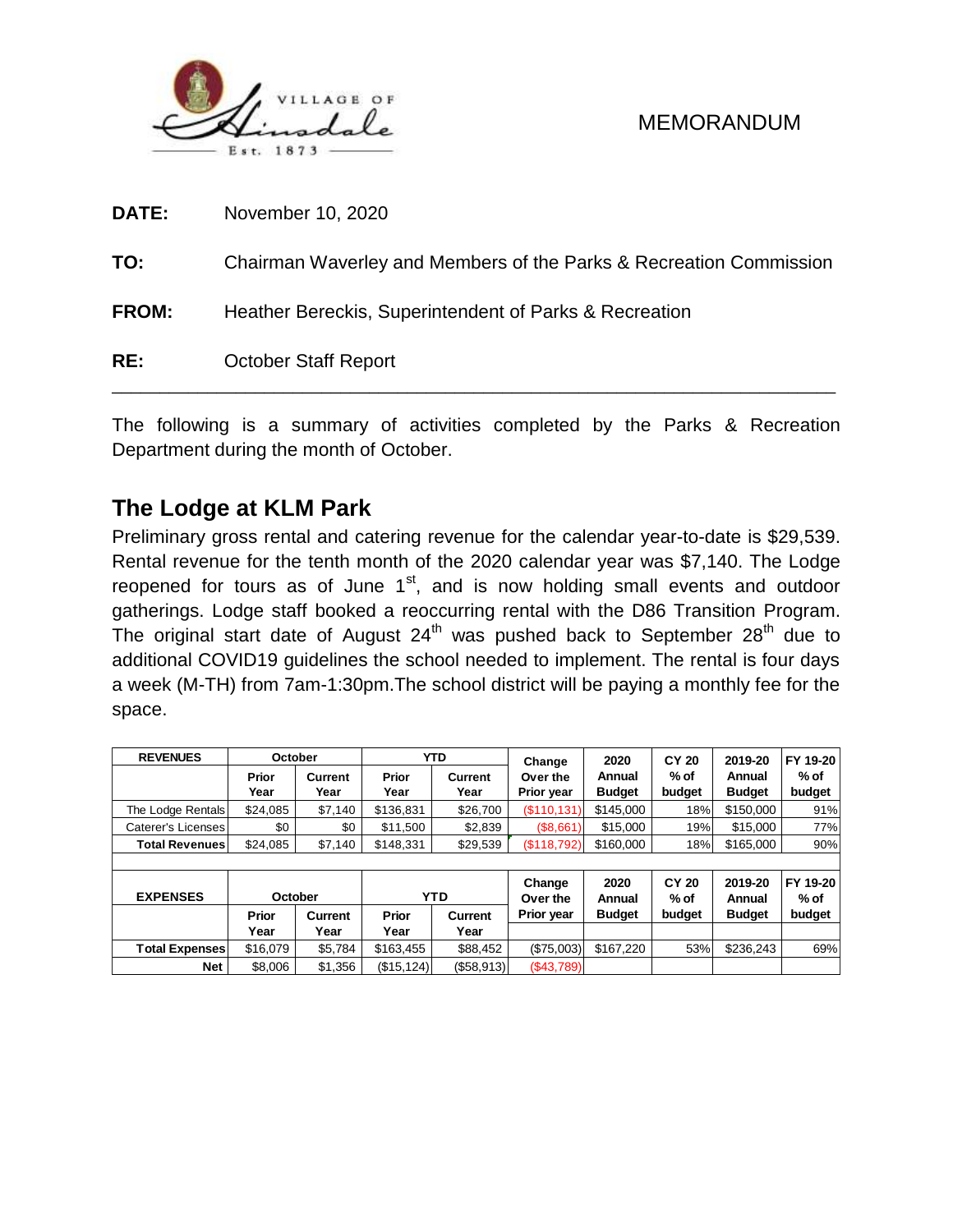

| The Lodge Gross Monthly Revenues |    |                                  |    |           |   |           |    |            |     |           |    |           |     |                                  |    |                       |    |           |    |          |
|----------------------------------|----|----------------------------------|----|-----------|---|-----------|----|------------|-----|-----------|----|-----------|-----|----------------------------------|----|-----------------------|----|-----------|----|----------|
| Month                            |    | 2011/12 FY 2012/13 FY 2013/14 FY |    |           |   |           |    | 2014/15 FY |     |           |    |           |     | 2015/16 FY 2016/17 FY 2017/18 FY |    | 2018/19 FY 2019/20 FY |    |           |    | 2020 CY  |
| May                              | \$ | 8,561                            |    | 8.801     | S | 16,796    | S  | 13,745     | Ś   | 16,000    | \$ | 12,200    | \$  | 9,725                            | Ś. | 13.675                | Ŝ  | 16.744    | S  |          |
| June                             |    | 11,156                           | \$ | 10,745    | S | 26,818    | Ŝ  | 17,450     | \$  | 22,770    | Ś  | 22,845    | \$  | 12,495                           | Ś. | 23,045                | Ŝ  | 17,494    | \$ |          |
| July                             | S  | 13,559                           |    | 9,786     | S | 18,650    | Ŝ  | 12,909     | \$. | 27,475    |    | 12,550    | S   | 15,000                           | S. | 16,874                |    | 17,466    | \$ | 2,625    |
| August                           | s  | 17.759                           | Ś  | 18,880    |   | 19,579    |    | 25,350     | Ś   | 24,775    | Ś  | 11,500    | Ś   | 18,555                           | Ś. | 15,205                | S  | 17,395    | \$ | 2,000    |
| September                        | s  | 14,823                           |    | 14,498    |   | 12,137    |    | 24,510     |     | 15,250    |    | 12,645    | S   | 15,410                           |    | \$27,860              | Ŝ  | 13,980    | \$ | 4,860    |
| October                          | Ś. | 16,347                           | S  | 15,589    |   | 14,825    | \$ | 23,985     |     | 25,580    |    | 21,045    |     | 15,180                           | S. | 12,770                | \$ | 24,085    | \$ | 7,140    |
| November                         | \$ | 8,256                            |    | 11,612    |   | 8,580     |    | 14,724     |     | 14,825    |    | 6,700     |     | 12,500                           | S. | 13,450                | Ś  | 13,365    |    |          |
| December                         | \$ | 8,853                            |    | 10,265    |   | 13,366    | S  | 17,290     | s   | 17,200    | S  | 13,457    | S   | 8,125                            |    | 9,125                 | Ŝ  | 14,774    |    |          |
| January                          | Ś  | 1,302                            |    | 4,489     |   | 250       |    | 8,450      |     | 2,850     |    | 4,624     |     | 18,089                           |    | 6,855                 |    |           | \$ | 8,475    |
| February                         | \$ | 2,301                            |    | 6,981     | S | 7,575     |    | 3,120      |     | 2,400     | S  | 4,550     | S   | 2,495                            | S  | 1,725                 |    |           | \$ | 1,100    |
| March                            | \$ | 2,506                            |    | 7,669     |   | 4,245     |    | 6,725      |     | 8,945     |    | 5,944     |     | 8,045                            |    | 9,804                 |    |           |    | 500      |
| April                            | Ś  | 2,384                            |    | 4,365     |   | 3,600     |    | 12,695     |     | 9,125     |    | 4,300     | S   | 7,482                            |    | 2,700                 |    |           |    |          |
| total                            |    | \$107,807                        |    | \$123,680 |   | \$146,421 | Ś  | 180,953    |     | \$187,195 |    | \$132,360 | \$. | 143,101                          |    | \$153,088             |    | \$135,303 |    | \$26,700 |

The graph below shows the past three years of Lodge revenue and the upcoming years' projections. Future projections are based on what is currently booked. Also included is a graph indicating the number of monthly reservations. Typically events are booked 6-18 months in advance of the rentals; however, if there are vacancies, staff will accept reservations within 5 days of an event. These tracking devices will be updated monthly.

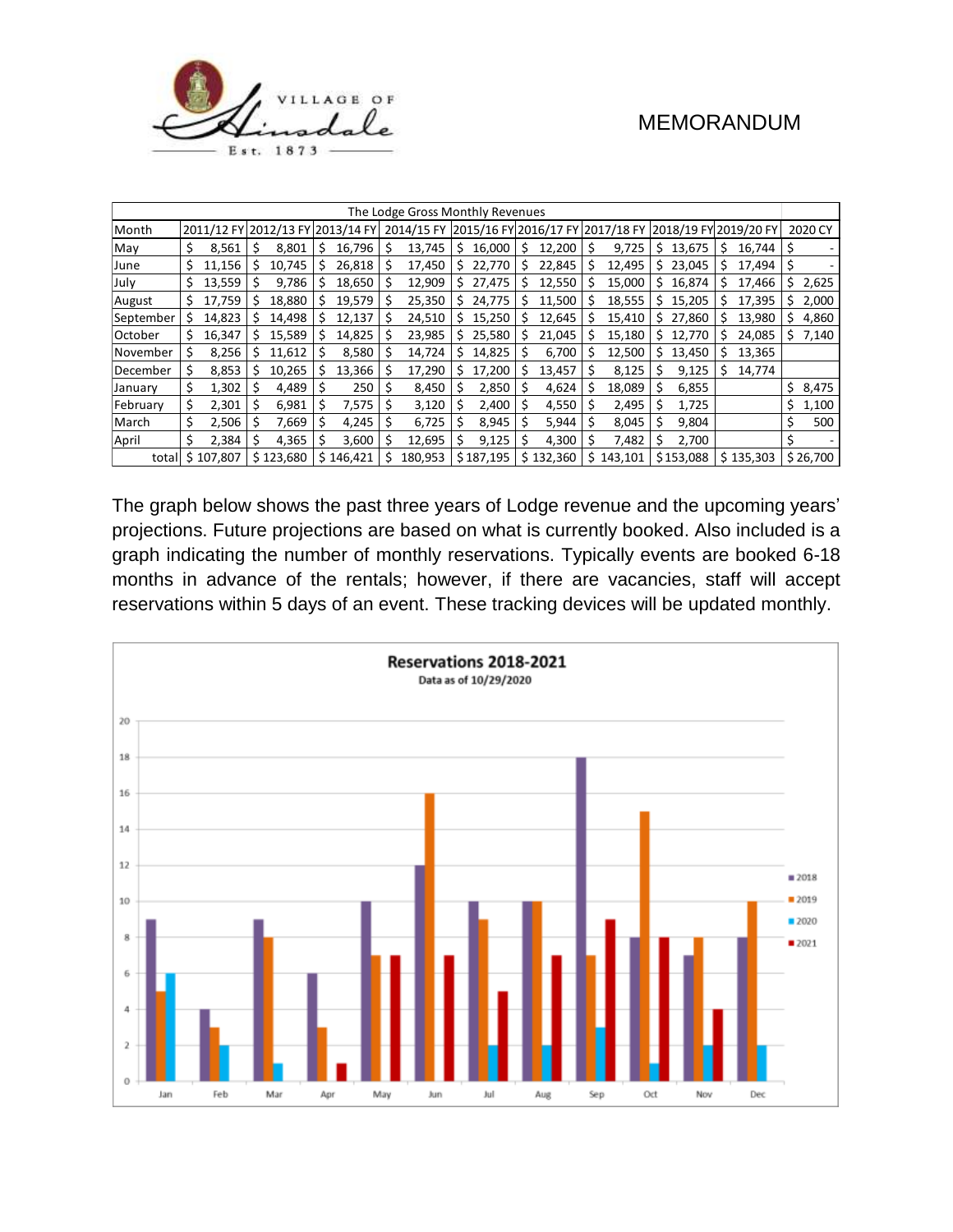

Staff is currently working with the approved marketing plan from the 2020 CY, including the addition of Search Engine Optimization (SEO) and progressive marketing through The Knot. The committee is now working on reviewing charges for caterers and single use vendors. A stub year on vendor licenses was implemented, so they align with the new calendar year budget, and then a full 12 months starting in January 2021.

# **Upcoming Brochure & Activities**

The winter/spring brochure will be released digitally on November  $30<sup>th</sup>$ , with registration beginning in December  $7<sup>th</sup>$ . Postcards will be delivered to all Hinsdale households during the week of November 30<sup>th</sup> - December 4<sup>th</sup>.

Staff recently released a monthly parks & recreation e-newsletter. The newsletter will keep subscribers informed on current parks & recreation events, programs, registration deadlines, facilities, donation opportunities, and any other important announcements. There are also fun sections highlighting parks, staff, and at home activities for families to complete.